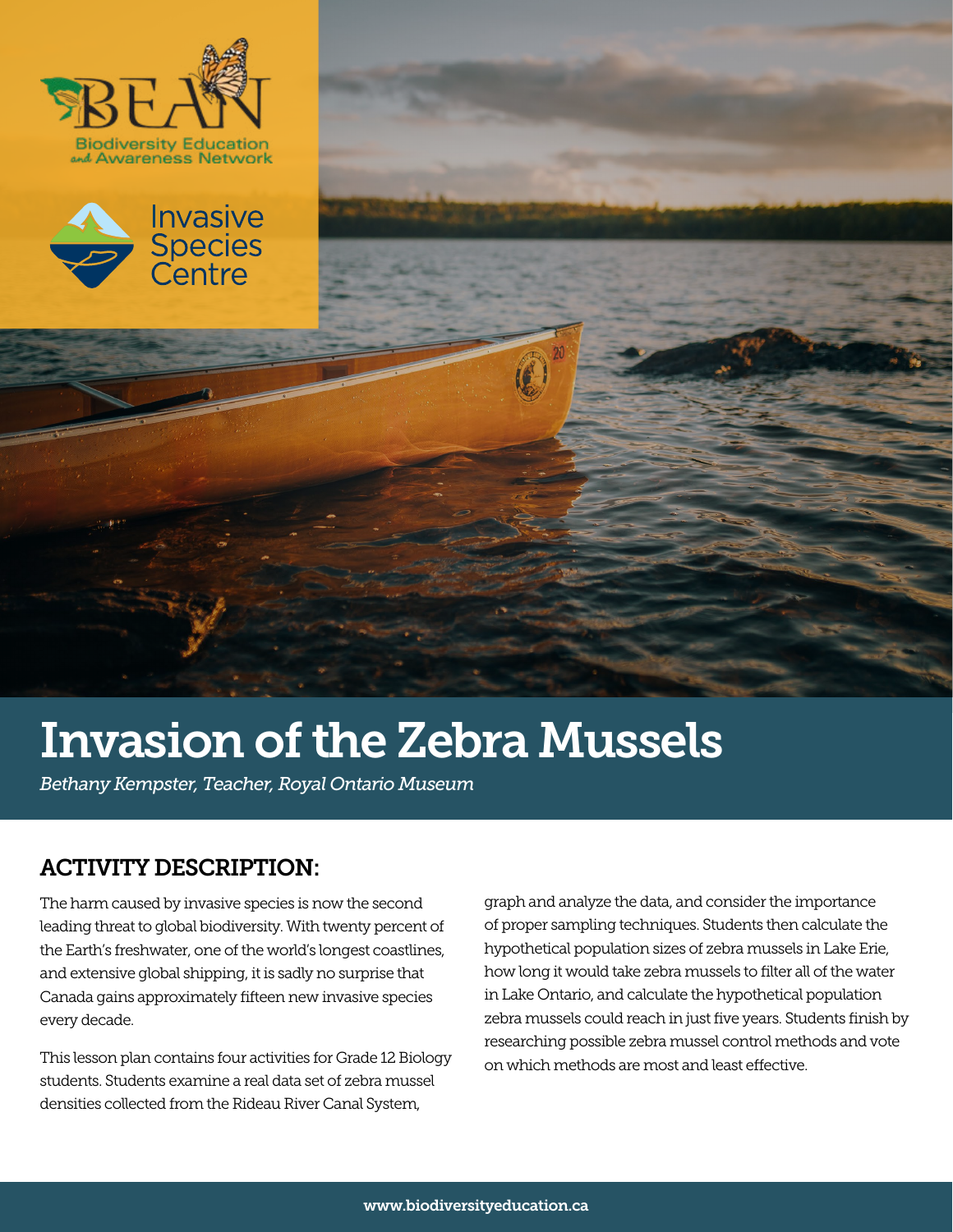#### MATERIALS NEEDED:

- Graphing software
- Data set (attached)

#### TIME NEEDED:

- Activities 1, 2, and 3: Could be completed in one period
- Activity 4: Could be completed as independent work, plus one period for debate and discussion

#### CURRICULUM CONNECTIONS:

*Grade 12, Biology, University Preparation: Population Dynamics*

- F2.2 use conceptual and mathematical population growth models to calculate the growth of populations of various species in an ecosystem
- F3.3 explain factors such as carrying capacity, fecundity, density, and predation that cause fluctuation in populations, and analyse the fluctuation in the population of a species of plant, wild animal, or microorganism
- F3.5 explain how a change in one population in an aquatic or terrestrial ecosystem can affect the entire hierarchy of living things in that system



# BACKGROUND:

The zebra mussel (*Dreissena polymorpha*) is a small freshwater mussel native to southern Russia and Ukraine. The mussels have been introduced to many countries around the world including Canada. Zebra mussels were first discovered in two locations in the Great Lakes Basin in North America: Lake Erie in 1986, and Lake St Clair in 1988. Although the adults are sessile, they are capable of moving on their own downstream as drifting larva, and as well as overland from one body of water to the next attached to boats. In the three decades following their introduction, they have spread across the eastern half of North America, and in Canada are established in Ontario, Quebec, and Manitoba.

Because of their high fecundity, proficient filter feeding, and ability to settle on almost any solid substrate, they outcompete native mussels, reduce available phytoplankton and zooplankton, and modify the cycling of nutrients. In North America, the damage and control costs of zebra mussels have been estimated to be one billion dollars annually. Zebra mussels are the second most costly invasive species for Ontario municipalities. In 2018 Ontario municipalities were estimated to spend a collective \$4.9 million dollars controlling zebra mussels. There are currently no safe, effective, and cost-efficient control methods. Preventing the spread of zebra mussels has become the primary focus of many jurisdictions that do not currently have zebra mussels including across the Canadian prairie region and the Midwestern United States.

## TEACHING PROCESS AND CLASS ACTIVITIES:

#### ACTIVITY 1. GRAPHING AND ANALYZING THE DATA

- Hand out the attached data set on zebra mussel densities. The data was collected from sites along the Rideau River Canal System in Eastern Ontario (Martel, A.L, and Madill J.B. 2018). The first zebra mussels were spotted in the fall of 1990 on a large steel boat that had been in Lakes Erie and Ontario that summer. By 1993, zebra mussel populations were established in the lower half of the river. By 1995, densities in some areas had reached over 300 000 mussels/m2 .
- Enter the data into a graphing program such as Microsoft Excel. Using your best judgement, create a graph showing the number of zebra mussels in the Rideau River Canal System over the given time frame.
- **For discussion**: What trends do you see? What are your interpretations from this data? Is this the best way to display the

data? How did your graph differ from the graphs generated by other students?

- The authors of the original paper used a logarithmic scale to display the data. Try this with the data set.
- **For discussion**: How did this change the display of the data? Why did the authors choose this display method?
- **For discussion**: If you were in charge of sampling a river bed inhabited by millions of zebra mussels, what sampling techniques would you use? What could account for the high variability in the size of the zebra mussel populations from one site to the next? [In rivers, zebra mussels are impacted by unidirectional flow and minimal suitable substrates. The constant flow of water downstream makes it difficult for zebra mussel densities to grow as their larva are swept downstream.]
- **For discussion**: Sampling was not carried out every year at every site. Can we guess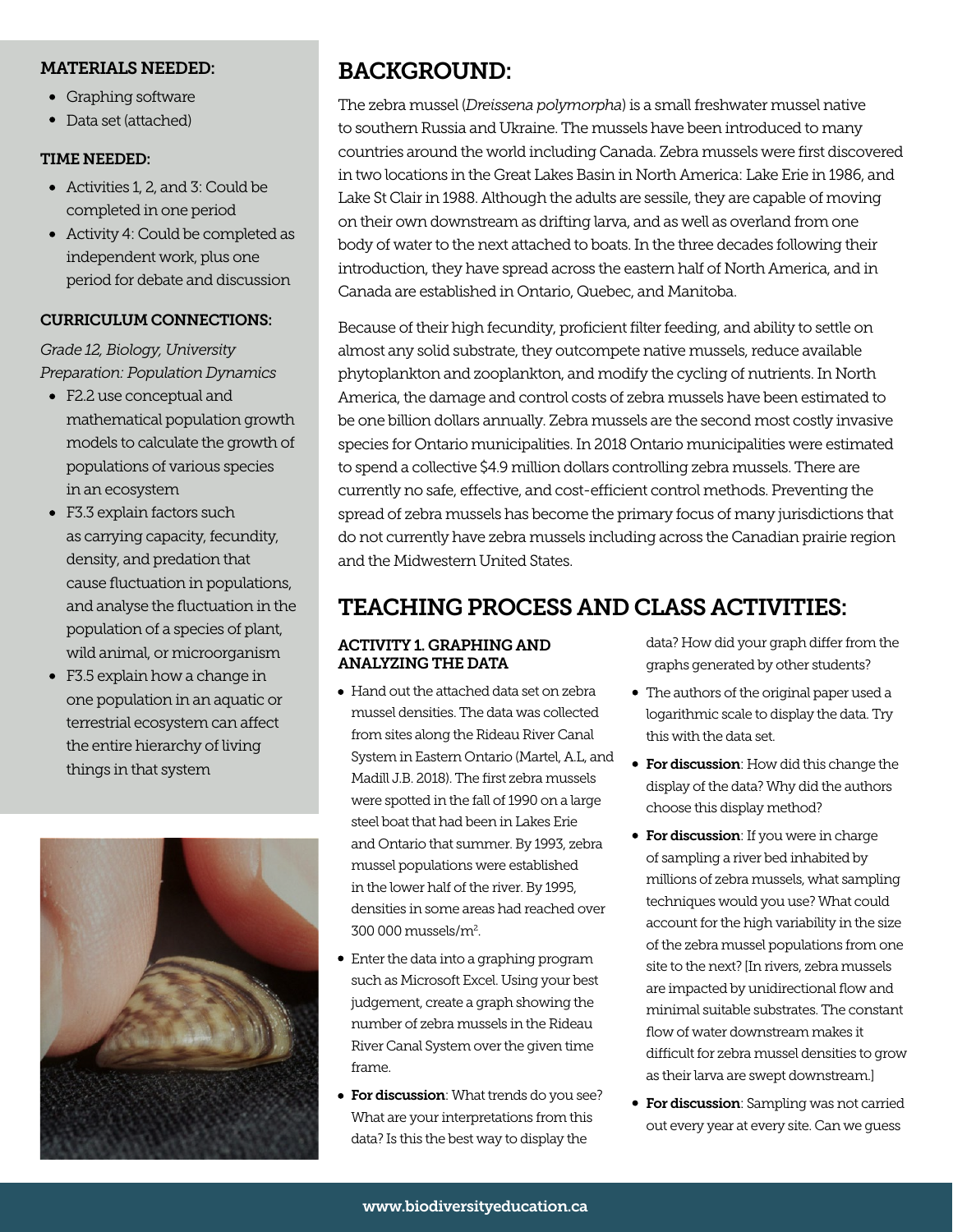

what is happening to the zebra mussel populations in the missing years? What could account for the high variability in the size of the zebra mussel populations from one year to the next at the same site? [The ability of zebra mussels to survive and reproduce depends on environmental factors including water temperature, turbidity, flow rates, suitable substrate, salinity, pH, oxygen, and food source.]

#### ACTIVITY 2. THEORETICAL GREAT LAKES DENSITIES

- The surface area of Lake Erie is approximately 26 000 km². Let's assume that the bottom of the lake has the same surface area. Calculate how many zebra mussels would be in Lake Erie at the following densities: 2 mussels/m<sup>2</sup>; 50 mussels/m2 ; 75 000 mussels/m2 ; 300 000 mussels/m2 ; and a maximum density of 700 000 mussels/m2 .
- **For discussion:** Are these densities sustainable? Would you expect the densities to be even across the entire lake bottom? [Typically, the densest populations are found between 2 and 12 metres in depth. Specimens, however, have been recorded as deep as 60 metres – and Lake Erie is only 64 metres deep!]
- Each zebra mussel can filter one litre of water a day. Assume an average density of 3000 mussels/m<sup>2</sup> in Lake Ontario. If the

surface area of Lake Ontario is approximately 19 000 km<sup>2</sup> and the volume of water in Lake Ontario is 1 640 trillion litres, how long will it take the zebra mussels to completely filter all the water in Lake Ontario?

**• For discussion**: Zebra mussels remove almost any type of phytoplankton and zooplankton. What are the ramifications on the rest of the Great Lakes ecosystem if this huge volume of water is filtered every day? Why has plant growth increased dramatically where zebra mussels flourish?

#### ACTIVITY 3. A PURELY MATHEMATICAL INVASION OF THE GREAT LAKES

- Female zebra mussels lay between 30 000 and 1 000 000 eggs per year. Assume that only 1% of juveniles survive to breed in the next year and half of those are female. The typical lifespan is 4-5 years. Sexual maturity is reached in two months.
- Create a graph showing how the population of zebra mussels would grow over five years starting with a single breeding pair. Assume the number of young per year is 500 000 and only one batch of eggs is laid per year.
- Try the scenario again assuming that two batches of eggs are laid per year (and that the young from the first batch can

reproduce later that year). The other factors remain the same.

**• For discussion**: What type of growth is the graph displaying? Is this realistic? What factors would limit and eventually stop unchecked population growth? Has this happened in the Great Lakes?

#### ACTIVITY 4: ZEBRA MUSSEL REMOVAL

- There are currently no safe, effective, and cost-efficient control methods to remove zebra mussels once they have become established. Working alone or in small groups, students select one potential control method and write a research report highlighting the positives and negatives of the control method.
- Students report to the class on their control methods. After hearing all the options, the class will debate and decide on which method they consider the most and least effective.

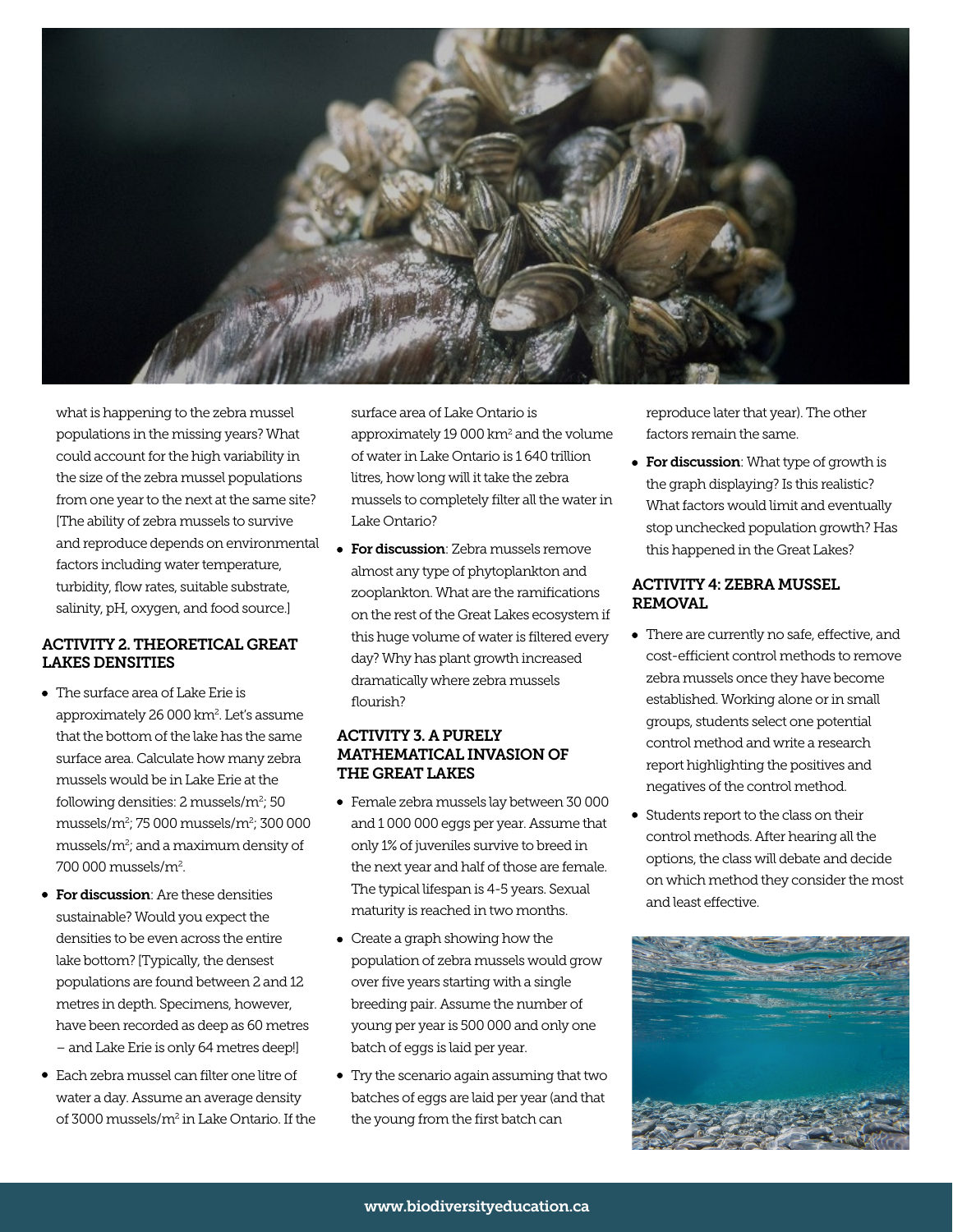

#### ASSESSMENT

These activities were designed to give students a chance to analyze real data relating to population dynamics. Activity four could be assessed and would fall under the communication assessment.

#### REFERENCES

- Cope, W.G., Bartsch, M.R., and Hightower, J.E. 2006. Population dynamics of zebra mussels *Dreissena polymorpha* (Pallas, 1771) during the initial invasion of the Upper Mississippi River, USA. Journal of Molluscan Studies 72: 179-188.
- Fisheries and Oceans Canada. 2004. A Canadian Action Plan to Address the Threat of Aquatic Invasive Species.
- Huang, Q., Wang, H., and Lewis, M. 2017. A hybrid continuous/discrete-time model for invasion dynamics of zebra mussels in rivers. SIAM Journal of Applied Mathematics 77: 854-880.
- Jarvis, P., Dow, J., Dermott R., and Bonnell, R. 2000. Zebra (*Dreissena polymorpha*) and quagga mussel (*Dreissena bugensis*) distribution and density in Lake Erie, 1992-1998. Can. Tech. Rep. Fish. Aquat. Sci. 2304:46 p.
- Martel, A.L, and Madill J.B. 2018. Twenty six years (1990-2015) of monitoring annual recruitment of the invasive zebra mussel (*Dreissena polymorpha*) in the Rideau River, a small river system in Eastern Ontario, Canada. Canadian Journal of Zoology 96: 1071-1079.
- Murphy, T. 2008. "*Dreissena polymorpha*" (On-line), Animal Diversity Web. Accessed November 04, 2019 at https://animaldiversity.org/accounts/ Dreissena\_polymorpha/
- University of Minnesota. 2017. "Zebra Mussels Threaten Inland Waters: An Overview" (On-line), Minnesota Sea Grand. Accessed November 04, 2019 at http://www.seagrant.umn.edu/ais/ zebramussels\_threaten
- Page 1 Zebra Mussel Photo: Amy Benson, U.S. Geological Survey, Bugwood.org
- Page 2 Zebra Mussel Photo: Randy Westbrooks, Invasive Plant Control, Inc., Bugwood.org
- Page 3 Zebra Mussel Photo: Amy Benson, U.S. Geological Survey, Bugwood.org

For more resources and activities about Ontario's biodiversity, please visit the Biodiversity Education and Awareness website at https:// biodiversityeducation.ca/.